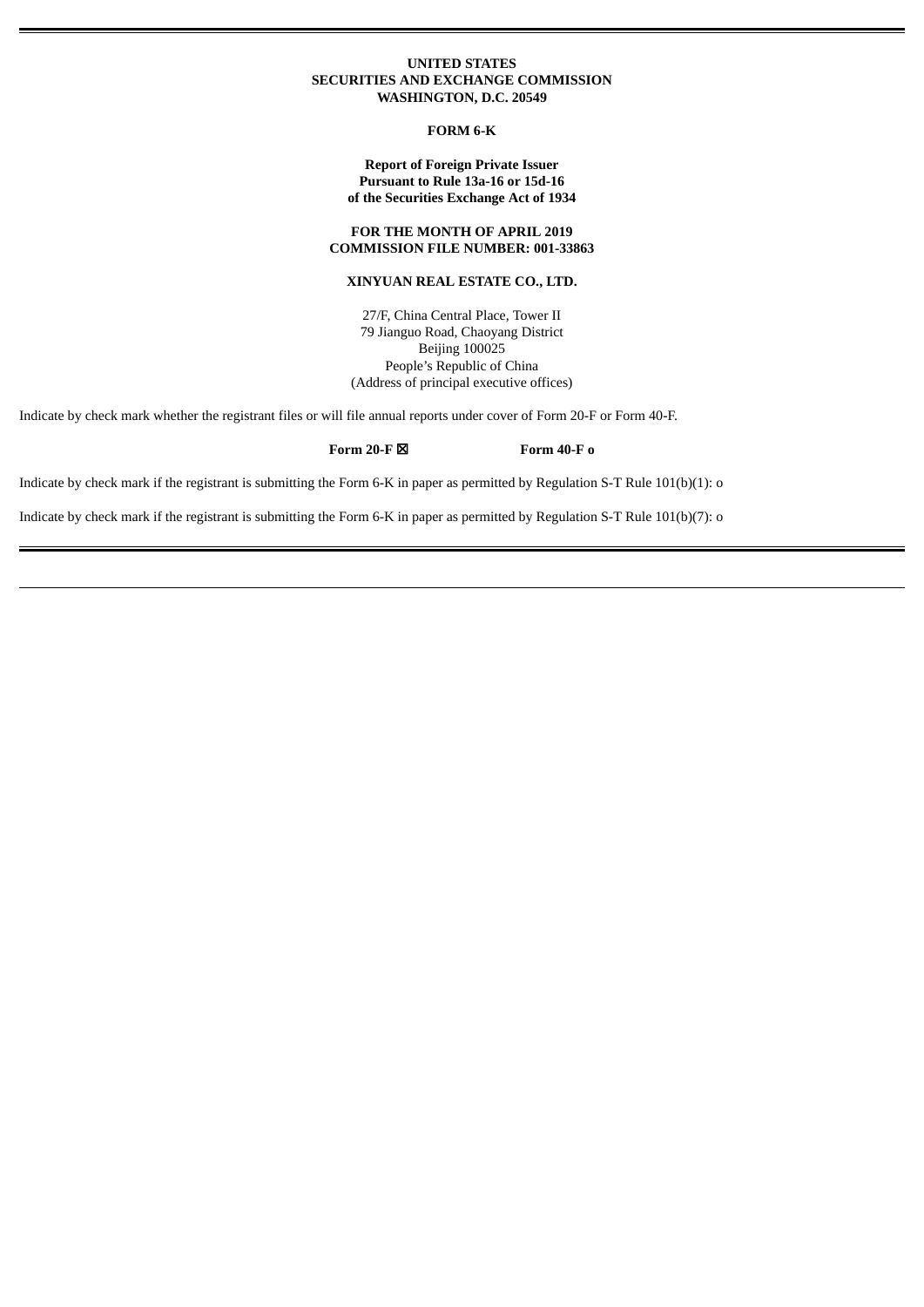This Form 6-K is hereby incorporated by reference into the registration statements of Xinyuan Real Estate Co., Ltd. ("Xinyuan" or the "Company") on Form S-8 (Registration Numbers 333-152637, 333-198525 and 333-205371) and on Form F-3 (Registration Number 333-192046) and any outstanding prospectus, offering circular or similar document issued or authorized by the Company that incorporates by reference any of the Company's reports on Form 6-K that are incorporated into its registration statements filed with the Securities and Exchange Commission, and this Form 6-K shall be deemed a part of each such document from the date on which this Form 6-K is filed, to the extent not superseded by documents or reports subsequently filed or furnished by the Company under the Securities Act of 1933, as amended, or the Securities Exchange Act of 1934, as amended.

## **TABLE OF CONTENTS**

Description of Issuance of 14.2% Senior Notes due 2021 Exhibits Exhibit 99.1 Press Release of the Company, dated April 29, 2019 Signature

# **DESCRIPTION OF ISSUANCE OF 14.2% SENIOR NOTES DUE 2021**

As previously reported, on April 15, 2019, the Company issued an aggregate principal amount of US\$200,000,000 of 14.2% Senior Notes due 2021 (the "2019 Notes"). On April 24, 2019, the Company offered and priced an additional US\$100 million of 2019 Notes, which were then issued on April 26, 2019. The additional US\$100 million principal amount was consolidated and formed a single series with the US\$200 million issued on April 15,2019, resulting in an aggregate principal amount of 2019 Notes of US\$300,000,000.

The 2019 Notes were issued in an offering done in reliance on the exemption from registration under Regulation S promulgated under the Securities Act. The 2019 Notes are listed and quoted for trading on the Official List of the Singapore Exchange Securities Trading Limited.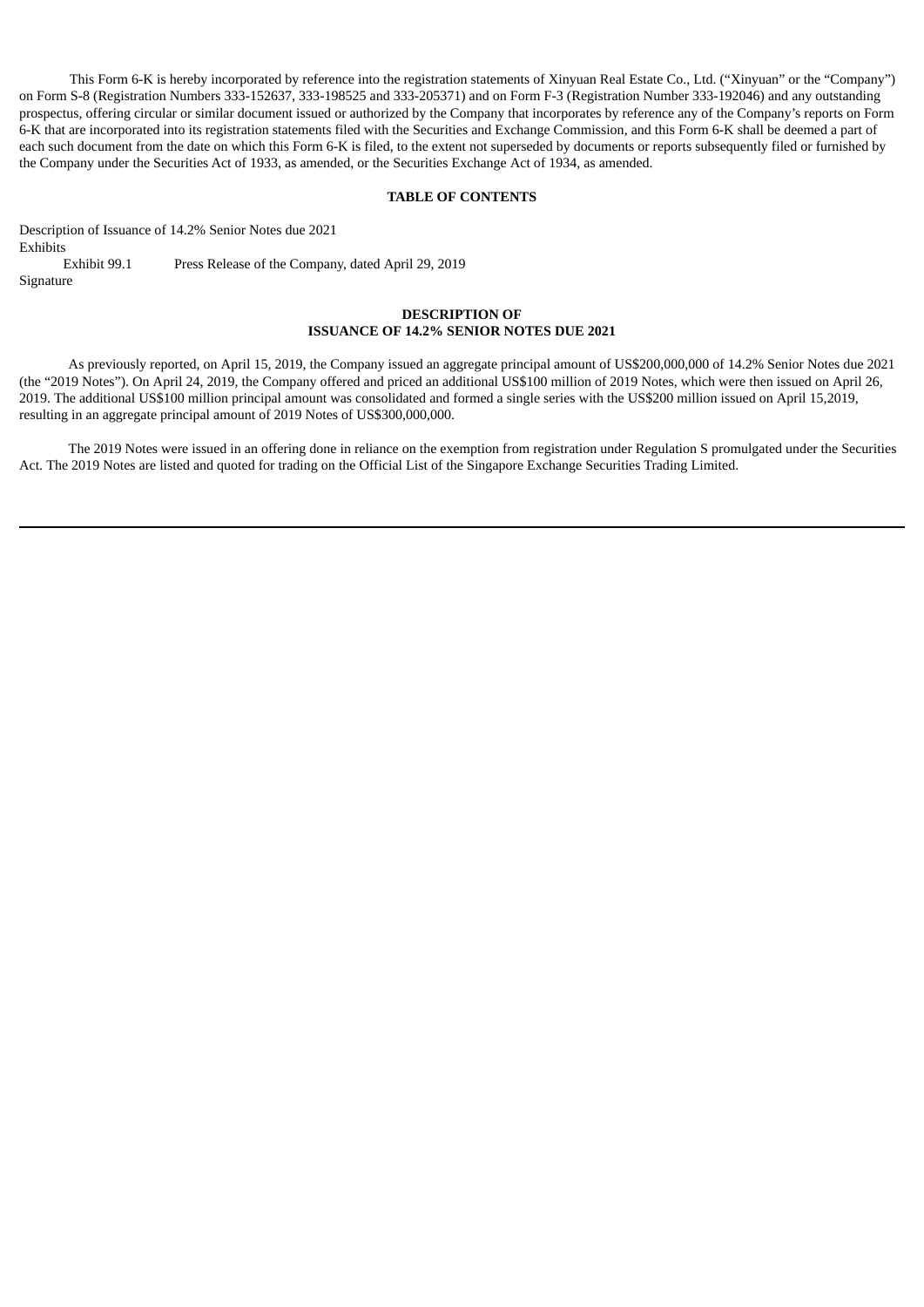# **SIGNATURE**

Pursuant to the requirements of the Securities Exchange Act of 1934, the registrant has duly caused this report to be signed on its behalf by the undersigned, thereunto duly authorized.

XINYUAN REAL ESTATE CO., LTD.

By: /s/ Xuefeng Li

Name: Xuefeng Li Title: Authorized Signatory

Date: April 29, 2019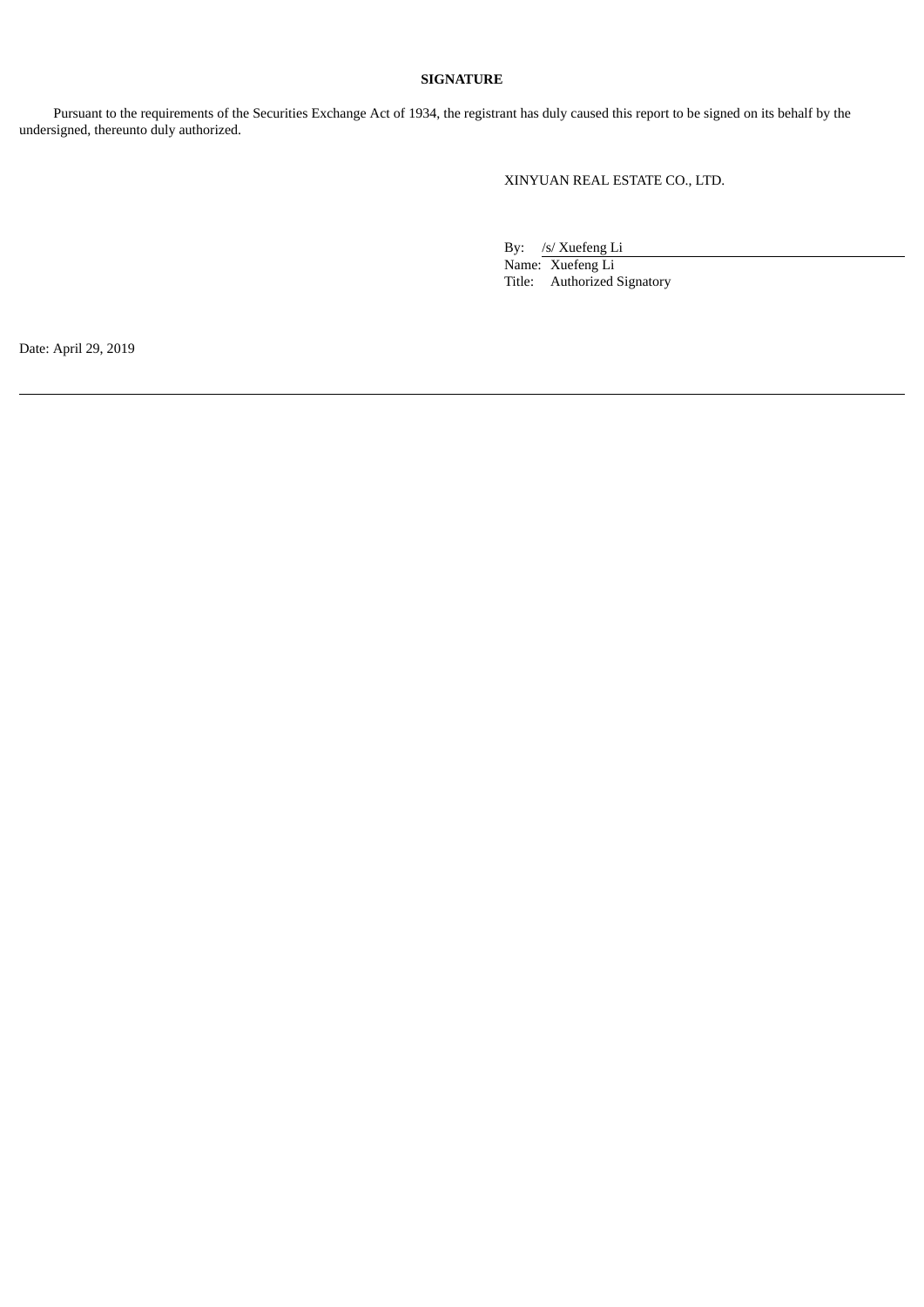### **Xinyuan Real Estate Co., Ltd. Announces Issuance of US\$300 million of 14.2% senior notes due 2021**

**BEIJING, China, April 29, 2019** - Xinyuan Real Estate Co., Ltd. ("Xinyuan" or the "Company") (NYSE: XIN), an NYSE-listed real estate developer and property manager operating primarily in China and also in other countries, today announced the completion of its offering of US\$300 million in aggregate principal amount of 14.2% senior notes due 2021 (the "Notes").

Of the aggregate principal amount of US\$300 million, US\$200 million was issued on April 15, 2019, and US\$100 million was offered and priced on April 24, 2019 at the issue price of 103.932% plus accrue interest, representing an offer yield of 12.3%, and was consolidated and formed a single series with the US\$200 million issued on April 15.

The Notes are guaranteed by certain of Xinyuan's subsidiaries and secured by a pledge of the capital stock of certain of Xinyuan's subsidiaries. Xinyuan intends to use the proceeds from the Notes offering to refinance certain offshore existing indebtedness and for general corporate purposes.

The Notes were offered outside the United States pursuant to Regulation S under the Securities Act of 1933, as amended (the "Securities Act"). The Notes have not been registered under the Securities Act and may not be offered or sold in the United States absent registration or applicable exemption from the registration requirements. This press release does not constitute an offer to sell the Notes, nor a solicitation for an offer to purchase the Notes in the U.S. or any other jurisdiction.

### **Repurchase of August 2019 Notes**

On April 3, 2019, the Company made an offer to purchase for cash of our 8.125% senior notes due 2019 (ISIN: XS1431796215) (the "Offer to Purchase"). The Offer to Purchase was completed on April 15, 2019. The August 2019 Notes repurchased pursuant to the Offer to Purchase have been cancelled. After the completion of the Offer to Purchase, US\$156,611,000 in aggregate principal amount of the August 2019 Notes remains outstanding subject to the terms of the indenture governing the August 2019 Notes.

### **Repurchase of 2020 Notes**

Up to April 15, 2019, the Company made repurchases of its 9.875% Senior Notes in an aggregate principal amount of US\$200,000,000 due 2020 (ISIN: XS1789514756) (the "2020 Notes") through a privately negotiated transaction. The total principal amount of the 2020 Notes repurchased was US\$75,700,000, representing approximately 37.85% of the original issue size of the 2020 Notes. On April 15, 2019, cancellation of the repurchased 2020 Notes was completed by the Company. The initial outstanding amount of the 2020 Notes before the repurchase was US\$199,800,000. After cancellation of the above repurchased 2020 Notes, the principal amount of 2020 Notes that will remain outstanding will be US\$124,100,000.

### **About Xinyuan Real Estate Co., Ltd.**

Xinyuan Real Estate Co., Ltd. ("Xinyuan") is an NYSE-listed real estate developer and property manager primarily in China and recently in other countries. In China, Xinyuan develops and manages large scale, high quality real estate projects in over ten tier one and tier two cities, including Beijing, Shanghai, Zhengzhou, Jinan, Xi'an, and Suzhou. Xinyuan was one of the first Chinese real estate developers to enter the U.S. market and over the past few years has been active in real estate development in New York. Xinyuan aims to provide comfortable and convenient real estate related products and services to middleclass consumers. For more information, please visit http://www.xyre.com.